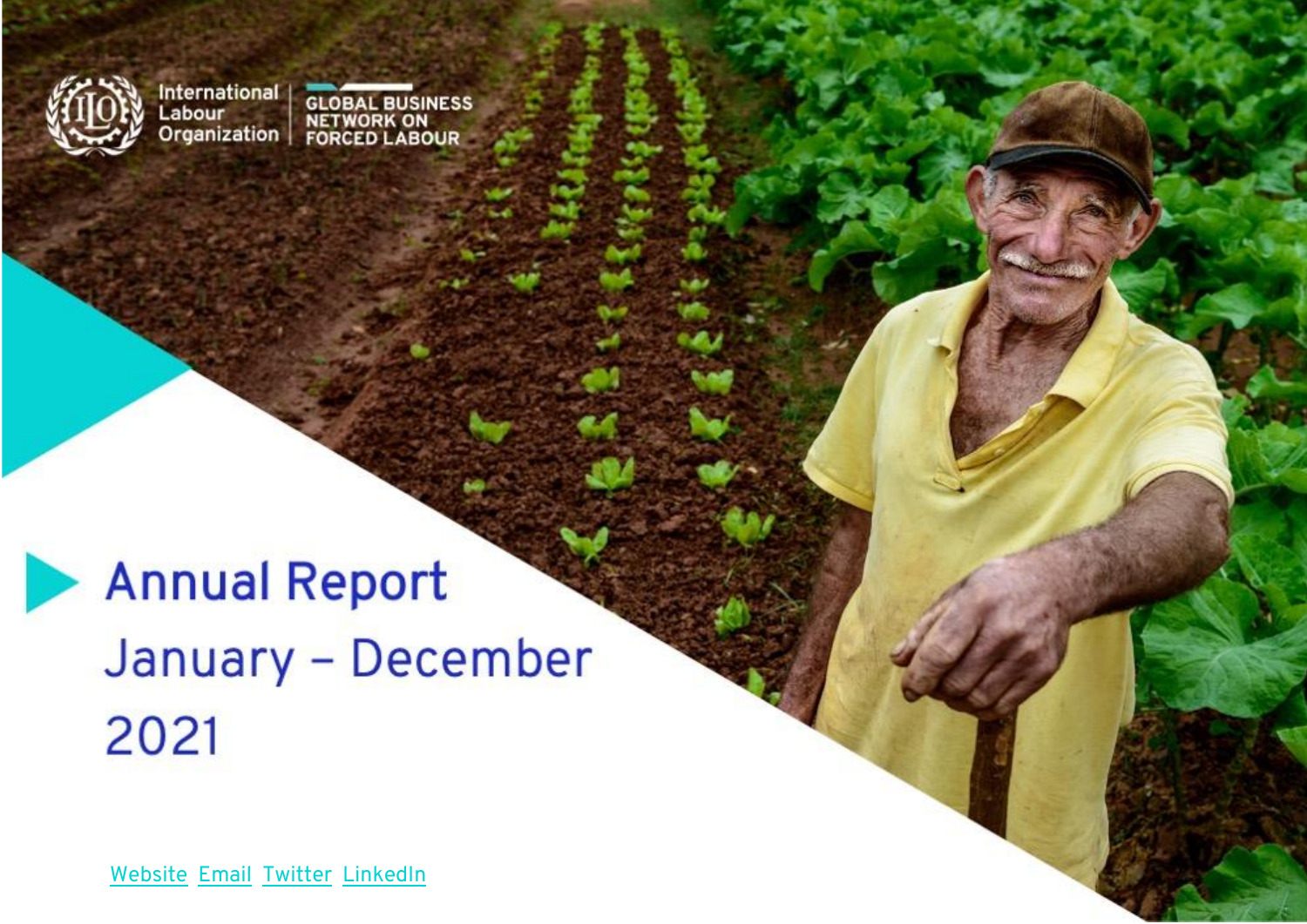**Driving action, scale, and sustainability through collaboration.**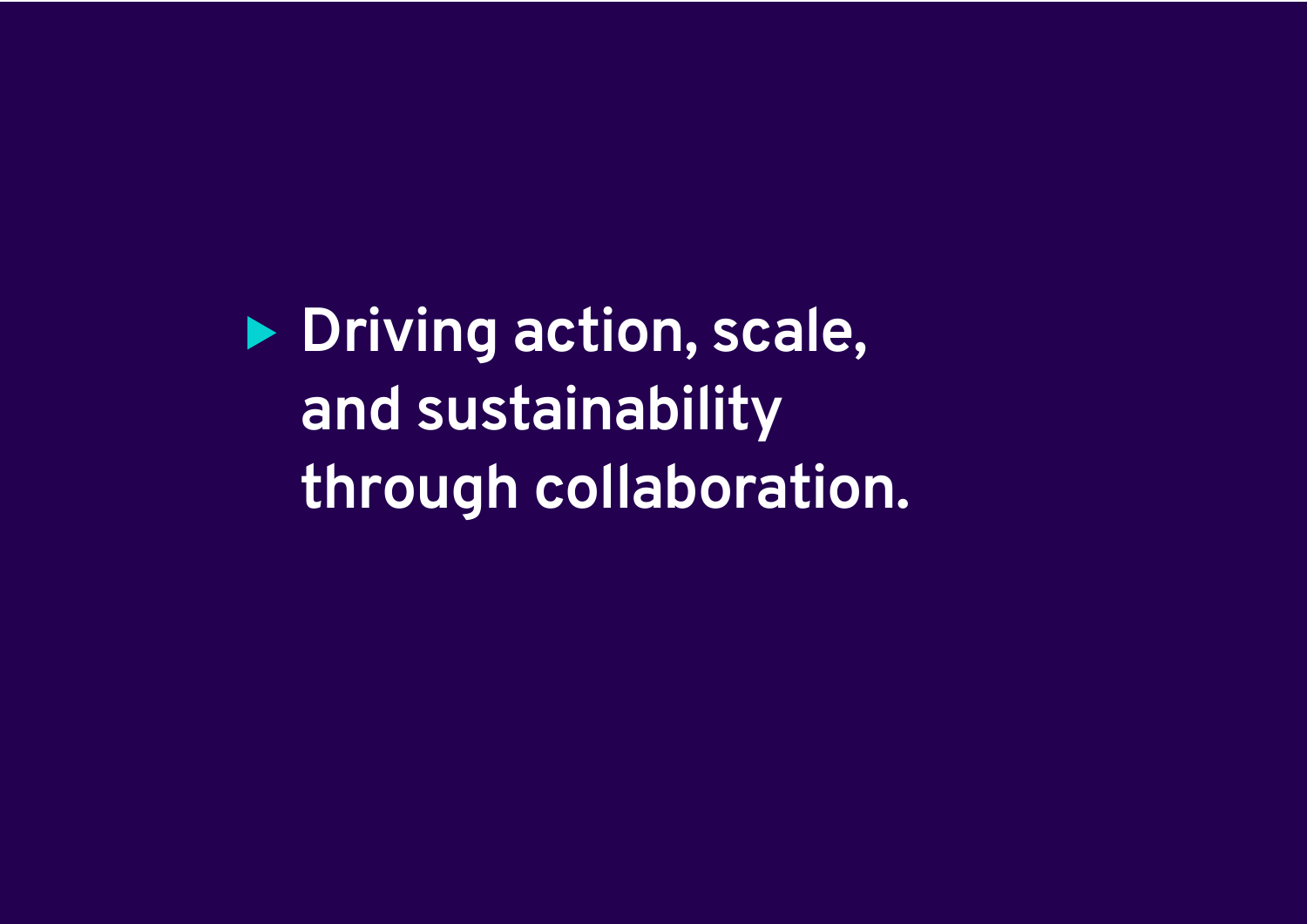LO GBNFL Annual Report 2021

## Contents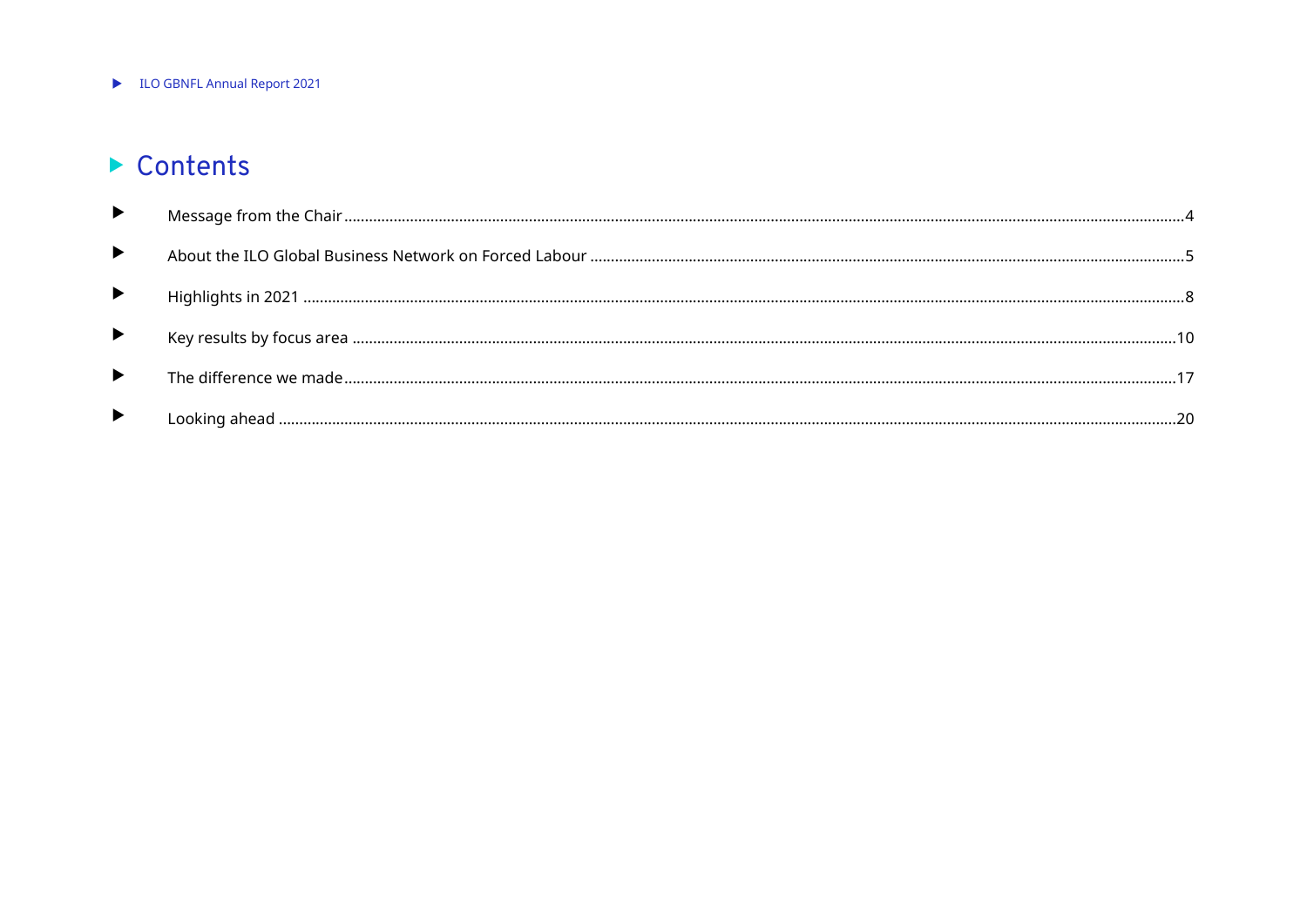## <span id="page-3-0"></span>**Message from the Chair**

#### Dear network community,

I am delighted to share the ILO Global Business Network on Forced Labour's (GBNFL) 2021 annual report with you. It has been another challenging year, with the COVID-19 crisis continuing to exacerbate the root causes of forced labour.

For me, our first two podcast series are a particular achievement. As the world became increasingly fatigued by online meetings and events, we innovated and produced some of the most popular podcasts broadcast by the ILO. Our members have featured prominently in these topical podcasts, taking cooperation between members to a new level.

Our network brings the business community together with the ILO to end forced labour by 2030. Bottom-up, local action is vital if we are to win this fight. We must ensure that it continues to be a priority for governments and businesses. ILO GBNFL plays a major role here. I would like to thank the ILO GBNFL Steering Committee. Its dedicated members have ensured the network has had the direction and oversight required to leap ahead in 2021.

Our progress would not have been possible without donor support from the European Union, the French Ministry of Labour, and the United States Department of Labour through ILO projects, namely *From Protocol to Practice: Global Action to Improve the Recruitment Framework of Labour Migration*, Entr'Alliance, *A Bridge to Global Action on Forced Labour*; and *Measurement, Awareness-raising and Policy Engagement to Accelerate Action Against Child Labour and Forced Labour*. We are sincerely grateful.

We would also like to express our appreciation to the ILO for hosting the network's secretariat and for their expertise. ILO experts continuously support and enhance our work and help us to raise the bar.

And finally, a heartfelt thanks to our members, whose commitment and efforts have made our joint achievements possible.

Thank you, and please enjoy this report.

Douglas Opio ILO GBNFL Steering Committee Chair for 2021 Executive Director, Federation of Uganda Employers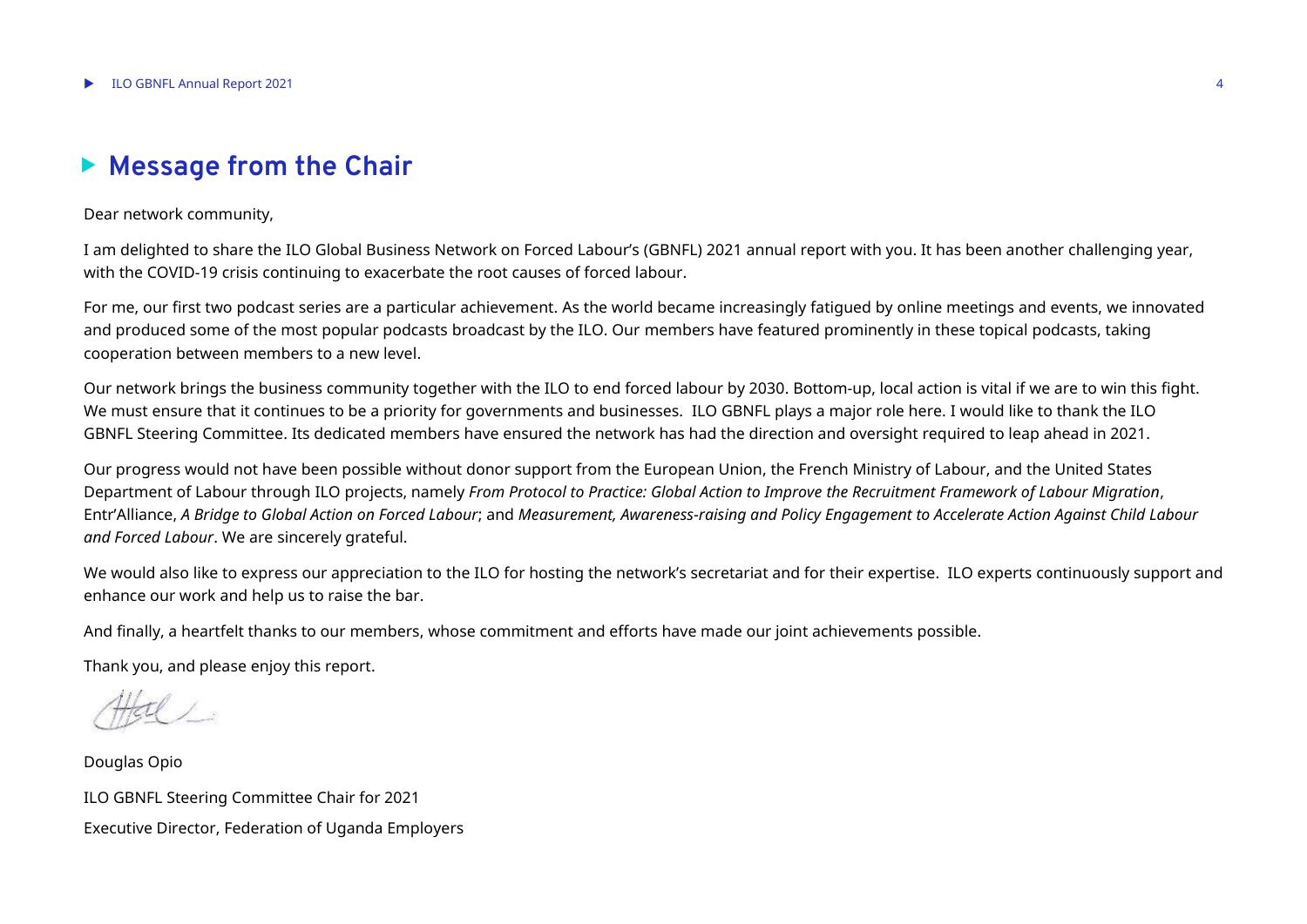## <span id="page-4-0"></span>**About the ILO Global Business Network on Forced Labour**

The International Labour Organization's (ILO) Global Business Network on Forced Labour (GBNFL) brings together the ILO with businesses of all sizes and sectors. and their networks, from around the globe to eradicate forced labour.

Operating across all sectors and geographies, ILO GBNFL members work to engage smaller enterprises, develop actionable resources and tools, and devise local solutions that help shape national frameworks to create lasting change.

ILO GBNFL is a global business network coordinated by the ILO. This UN agency brings together governments, employers, and workers to set international labour standards, develop policies and devise programmes promoting decent work. The network opened for membership in 2018.

ILO GBNFL reaches across sectors and geographies to advance the business case for an end to forced labour. The network is aligned with, and contributes to, other relevant international initiatives, in particular Alliance 8.7, the global partnership working to deliver on SDG Target 8.7 and eradicate all forced labour by 2030.

#### Key focus areas:



#### Connect

Break silos by linking up business actors from across sectors and geographies to eradicate forced labour.



#### Convene

Support businesses to engage with other relevant stakeholders, including government bodies, to find sustainable solutions to the structural drivers of forced labour.



#### Innovate

Create spaces where members identify gaps, develop new ways of tackling forced labour, and devise methods to scale up solutions.



#### Support

Share user-friendly and actionoriented data, information, and resources to help busy businesses take steps to tackle forced labour.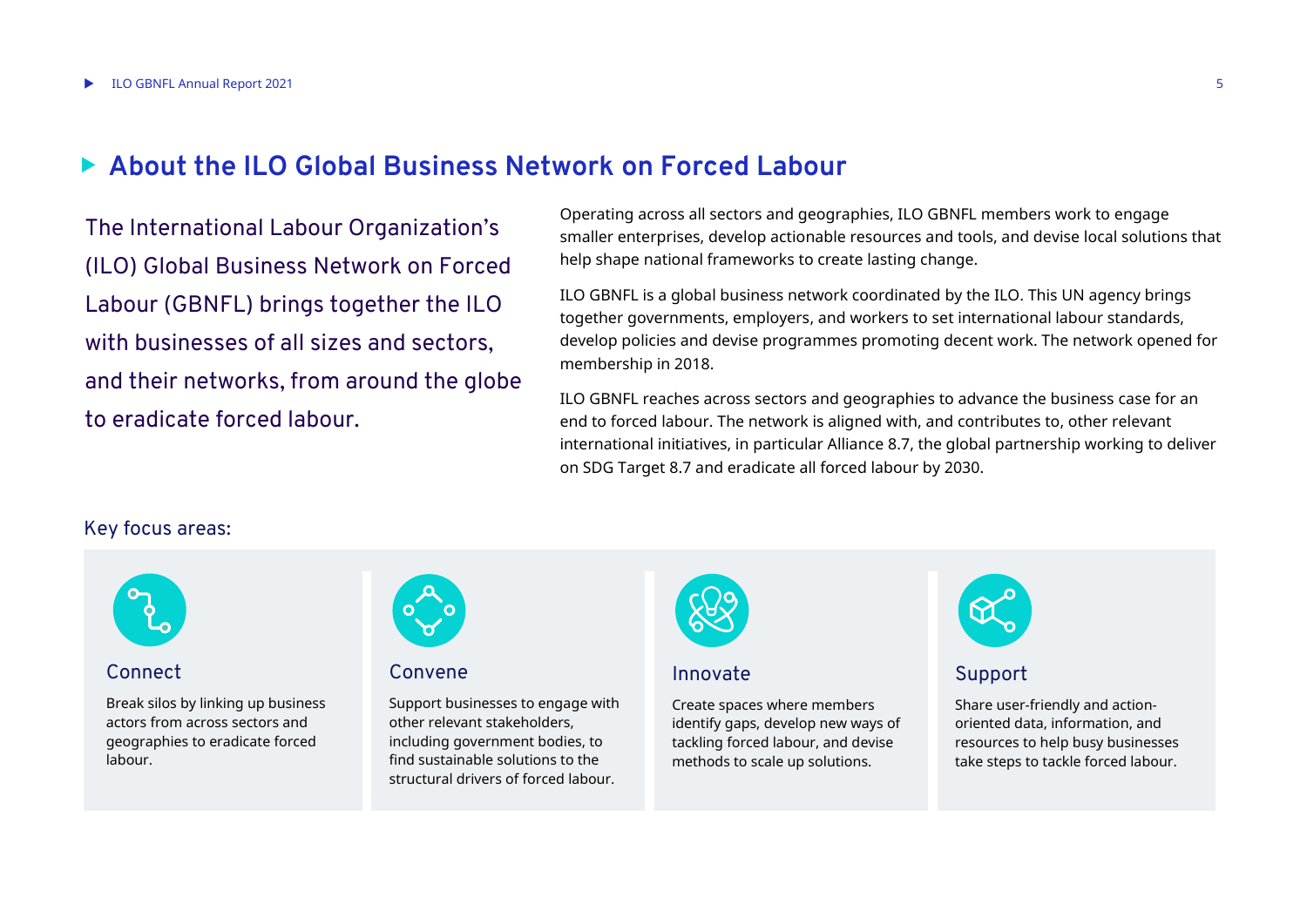#### **Our members**

tackling hidden labour exploitation

ILO Global Business Network on Forced Labour members are businesses of all sizes and sectors, employer and business membership organizations, industry trade groups and sectoral associations. Other business-led initiatives with complementary mandates and expertise join as partners.

Between June 2018 and December 2021, the following companies and business networks joined the ILO Global Business Network on Forced Labour.

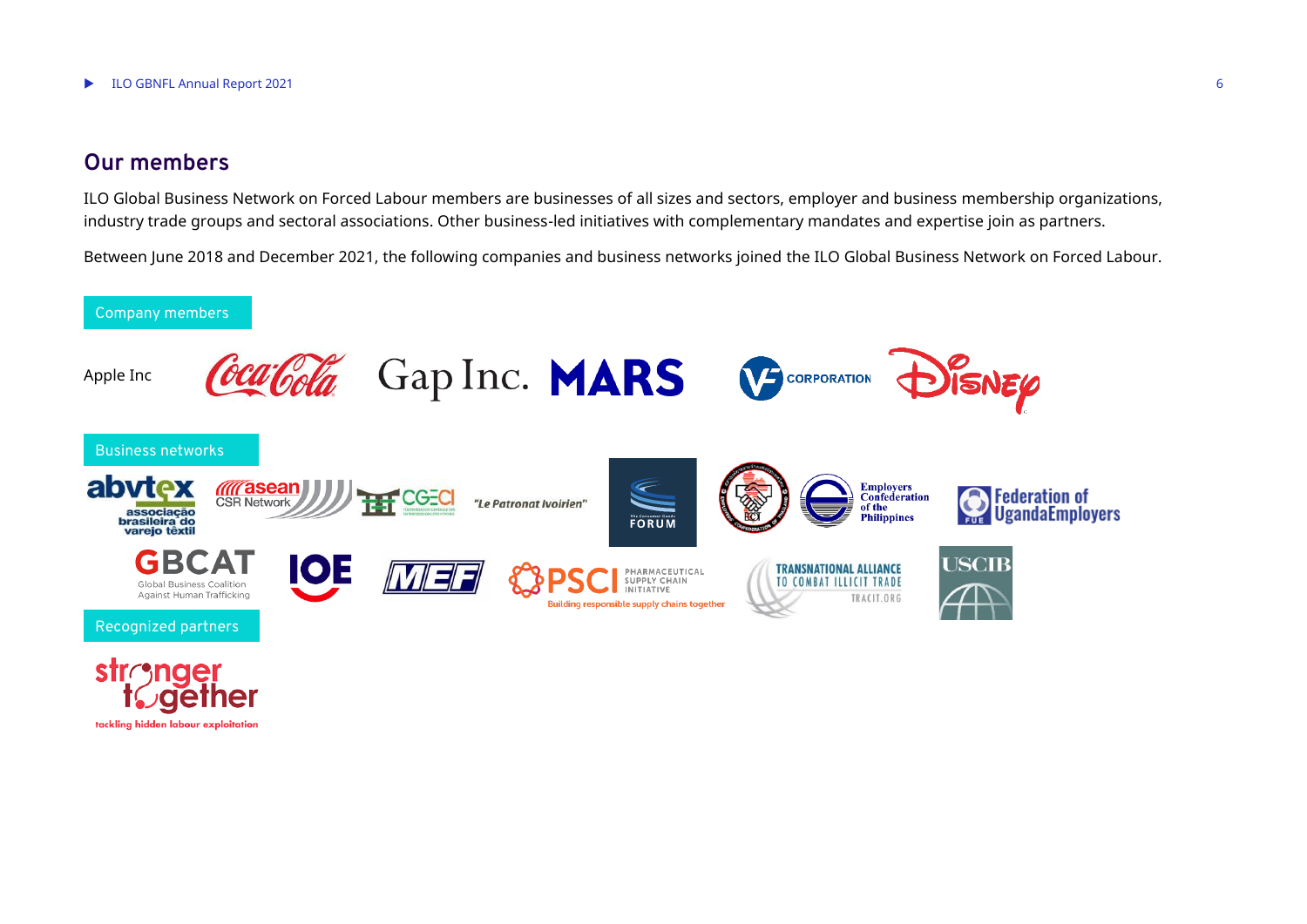### **Governance**

The ILO GBNFL is governed by a Steering Committee that is responsible for the overall strategic direction and activities of the network. The Steering Committee has representatives from large enterprises, business networks, and SMEs. It strives to ensure good regional representation and gender balance and to be as reflective of the ILO GBNFL membership as possible. The overall governance of the network is guided by a set of operating principles. In 2021, the Steering Committee met three times.

#### **Steering Committee members by membership segment**

| <b>Large Enterprises</b> | <b>Company</b>                                                                                                       | <b>EBMOs and business networks Organization</b> |                                                             |
|--------------------------|----------------------------------------------------------------------------------------------------------------------|-------------------------------------------------|-------------------------------------------------------------|
| Laura Chapman Rubbo      | The Walt Disney Company                                                                                              | Angela Bozzon                                   | Brazil Association of Textile Retail (ABVTEX)               |
| Vidhi Aggarwal           | Apple Inc                                                                                                            | <b>Didier Bergeret</b>                          | Consumer Goods Forum (CGF)                                  |
|                          |                                                                                                                      | <b>Matthias Thorns</b>                          | <b>International Organization of Employers</b>              |
| <b>SMES</b>              | <b>Company/organization</b>                                                                                          |                                                 | (IOE)                                                       |
| <b>Abigail Roxas</b>     | <b>Employers Confederation of the Philippines</b>                                                                    | <b>Suresh DeMel</b>                             | Employers' Federation of Ceylon (EFC)                       |
| <b>Douglas Opio</b>      | Federation of Uganda Employers<br>(2021 Chair)                                                                       | <b>Thomas Mackall</b>                           | United States Council for International<br>Business (USCIB) |
| Guido Ricci              | Guatemalan Coordinating Committee of<br>Agricultural, Industrial, Trade and Financial<br><b>Associations (CACIF)</b> | <b>Thomas Thomas</b>                            | <b>ASEAN CSR Network (ACN)</b>                              |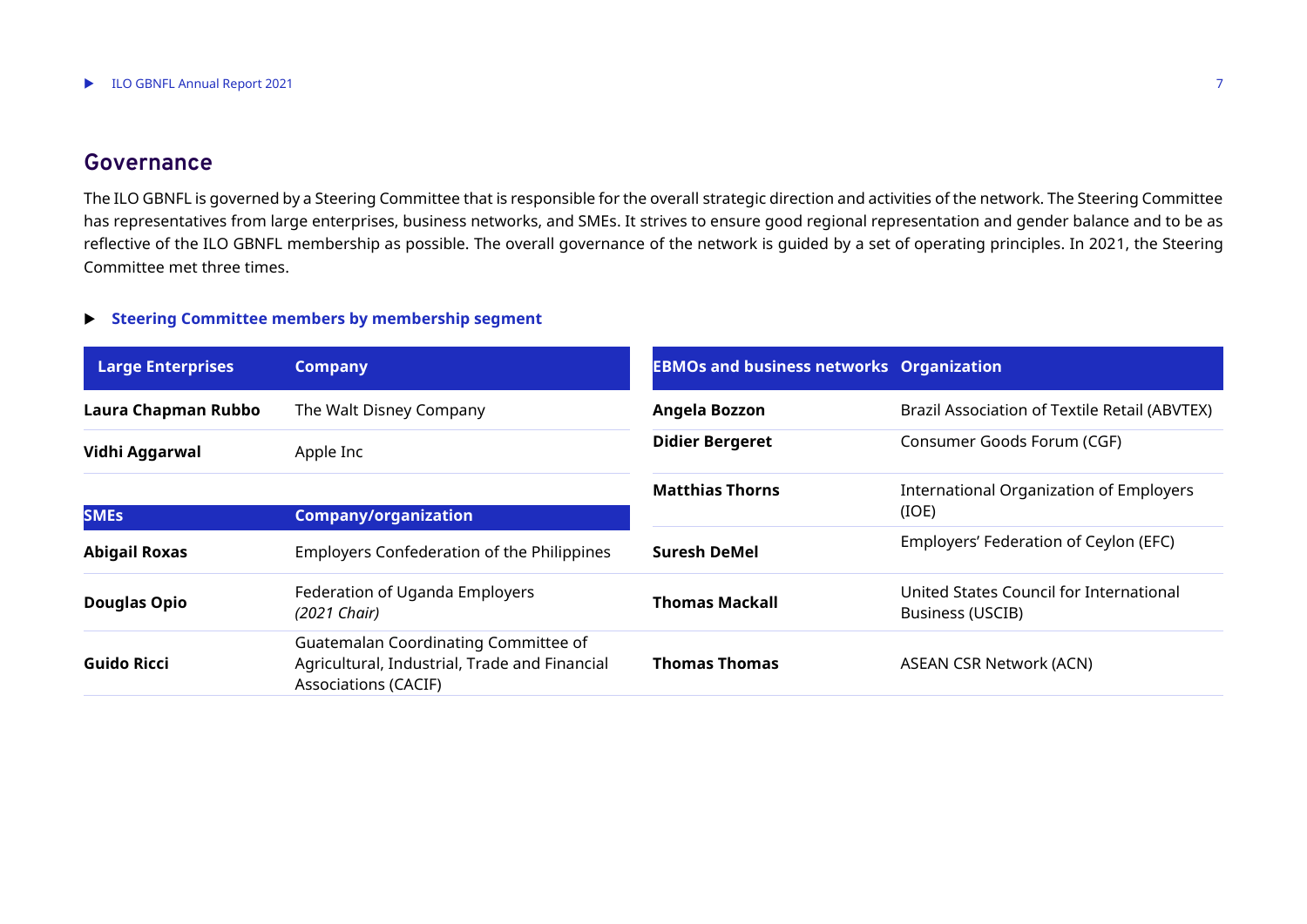## <span id="page-7-0"></span>**Highlights in 2021**

The ILO GBNFL's members and secretariat stepped up efforts to end forced labour despite continuing restrictions imposed by the global COVID-19 pandemic.

- ▶ 1,800 people had listened to our first two podcast series by the end of 2021, with some of our podcasts being among the most popular episodes broadcast by the ILO.
- We launched the world's first award for small and medium-sized enterprises (SMEs) leading the way in the fight against forced labour.
- We produced an introductory brief on the nature of forced labour of children, and the first steps businesses can take to tackle it. The brief explicitly sets out the links between forced labour and child labour, thereby filling a knowledge gap.
- Our social media accounts, set up in 2020 and underpinned by our improved website, continue to increase our reach and are raising awareness of forced labour as an issue and what businesses and their partners can do to end it.

In 2021, we continued focussing on Malaysia. Together with ILO GBNFL member the Malaysian Employers Federation (MEF), we helped to train more than 300 business employees on how to tackle forced labour.

In 2022, we will focus on supporting businesses to end forced labour by sharing clear-cut data, information, and resources (our 'Support' focus area). With the fifth Global Conference on the Elimination of Child Labour taking place in May and following the 2021 International Year for the Elimination of Child Labour, we will continue to focus on the links between child labour and forced labour and the actions that tackle both. This includes producing our first podcast in Spanish on forced labour in Mexico.

During the second half of the year, we will build on the lessons learned from the 2021 Global Award for SME Action on Forced Labour to launch a similar award. We will also promote the activities by the businesses who entered the 2021 Award throughout the year.

Finally, we aim to build on the success of our first two podcast series. In 2022 we will produce several podcast episodes that, together, form a training package for SMEs on how to tackle forced labour.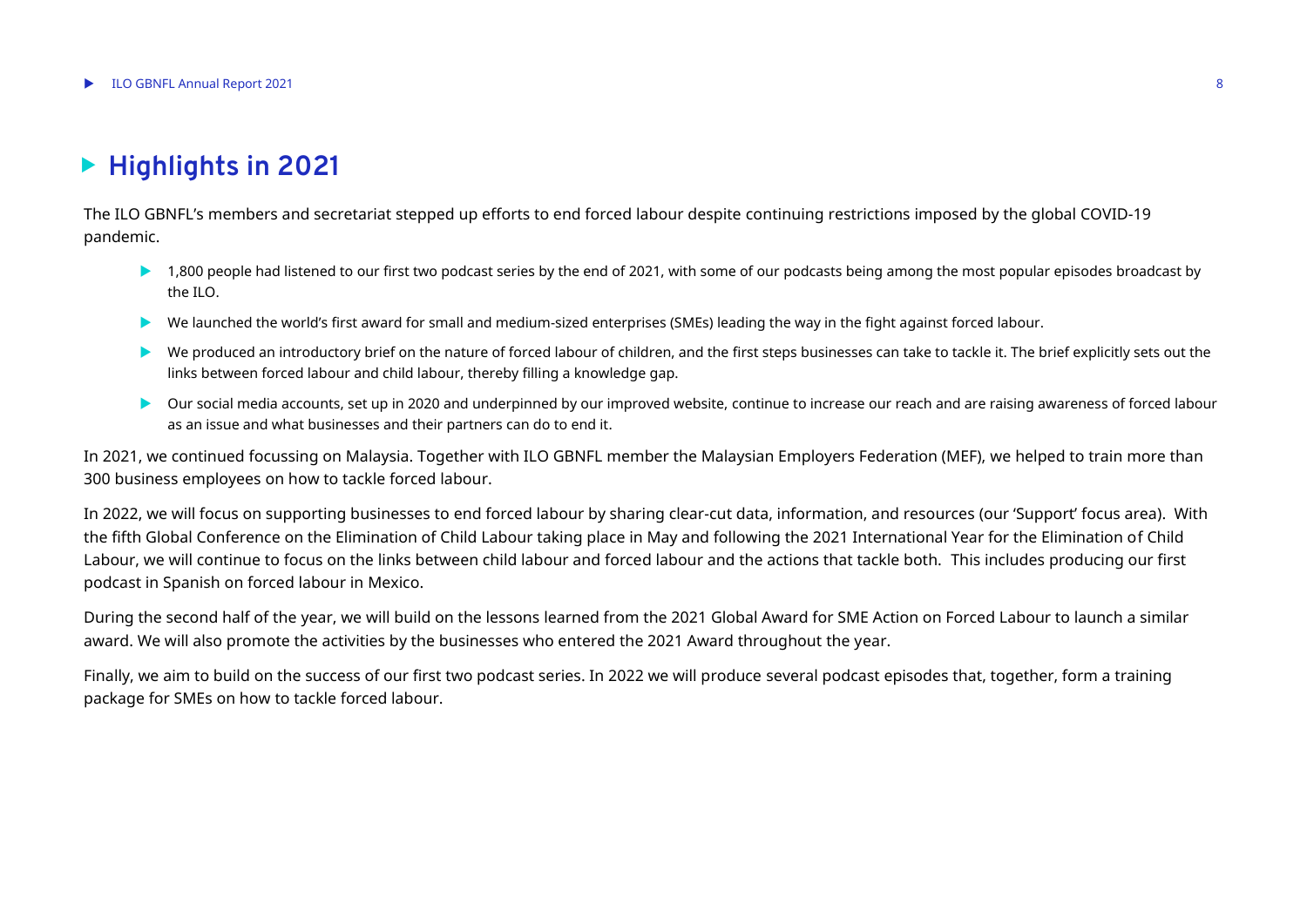

**in**

**2021** 

**numbers**

## 1,800

People listened to our podcasts

2 New policy briefs

## 800 People reached by ILO GBNFL events

3

SMEs recognized for their action on forced fabour

430

People trained in how to tackle forced labour

2,400 Social media followers

65,000 Social media impressions

1 Toolkit for SMEs on fair recruitment

8,000+

Visitors of the Modern Slavery Map 60+ Presentations by members and the secretariat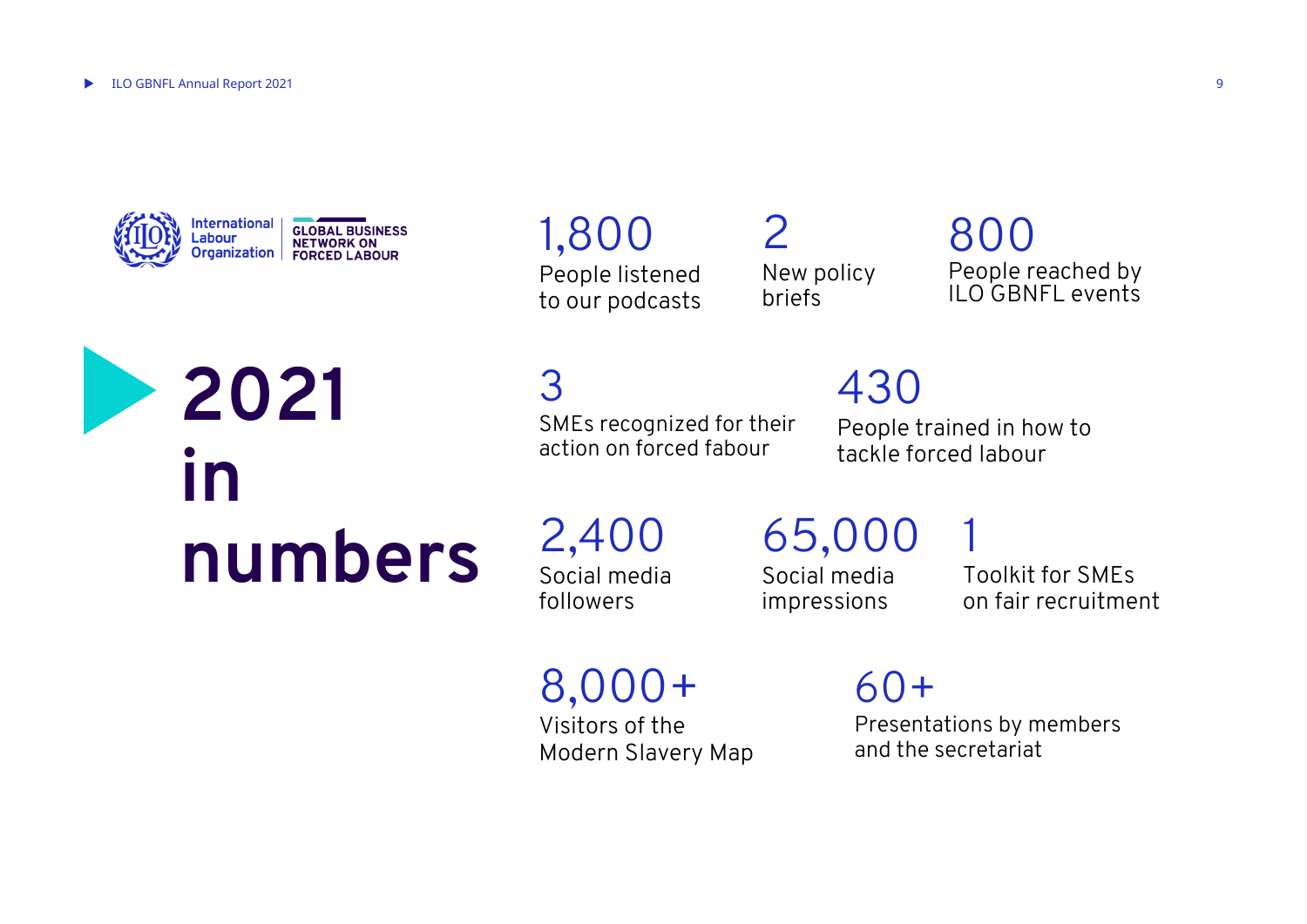## <span id="page-9-0"></span>**Key results by focus area**



#### Sharing the message

The COVID-19 crisis continued to hamper travel and face-to-face meetings in 2021. At the same time, Members increasingly reported an overload of webinars and other time-bound on-screen events and activities. To ensure ILO GBNFL's message continued to reach its target audience despite saturation, we refocused our efforts on communication activities where the audience could access the message in their own time, and even turn their screen off: social media and podcasts (more on this below).

Members and the Secretariat continued to personally advocate for an end to forced labour where possible. In 2021, ILO GBNFL members alone gave more than 57 presentations on the nature of forced labour and how to eradicate it, and on related topics.

The secretariat presented at various events, including the Swiss Business and Human Rights Forum, the UN Global Compact's 'Decent Work Action Platform Webinar on Forced Labour & Fair Recruitment', member PSCI's spring meeting, and a training workshop for ILO constituents (employers, workers, and governments) on fundamental principles and rights at work.

Our member TRACIT published a new report 'T[he human cost of illicit trade: exposing demand for forced labor in the dark corners of the economy'](http://www.tracit.org/uploads/1/0/2/2/102238034/tracit_forced_labor_and_illicit_trade_nov2021_final.pdf). The secretariat helped to promote the report and presented at the launch event.

#### Raising the bar

We launched the [Global Award for SME Action on Forced Labour](https://flbusiness.network/the-2021-global-innovation-award-for-sme-action-on-forced-labour/) together with our member the International Organisation of Employers. The award is part of our campaign aiming to unleash the potential of SMEs in the fight against forced labour.

This is the first year that we have run the award. The promotion of the award led to significant profile for its key messages. Posts were widely shared on ILO GBNFL, IOE and ILO social media channels. Our Chair, Douglas Opio, also wrote a well-received [LinkedIn article.](https://www.linkedin.com/pulse/smes-please-enter-ilo-gbnfls-award-/)

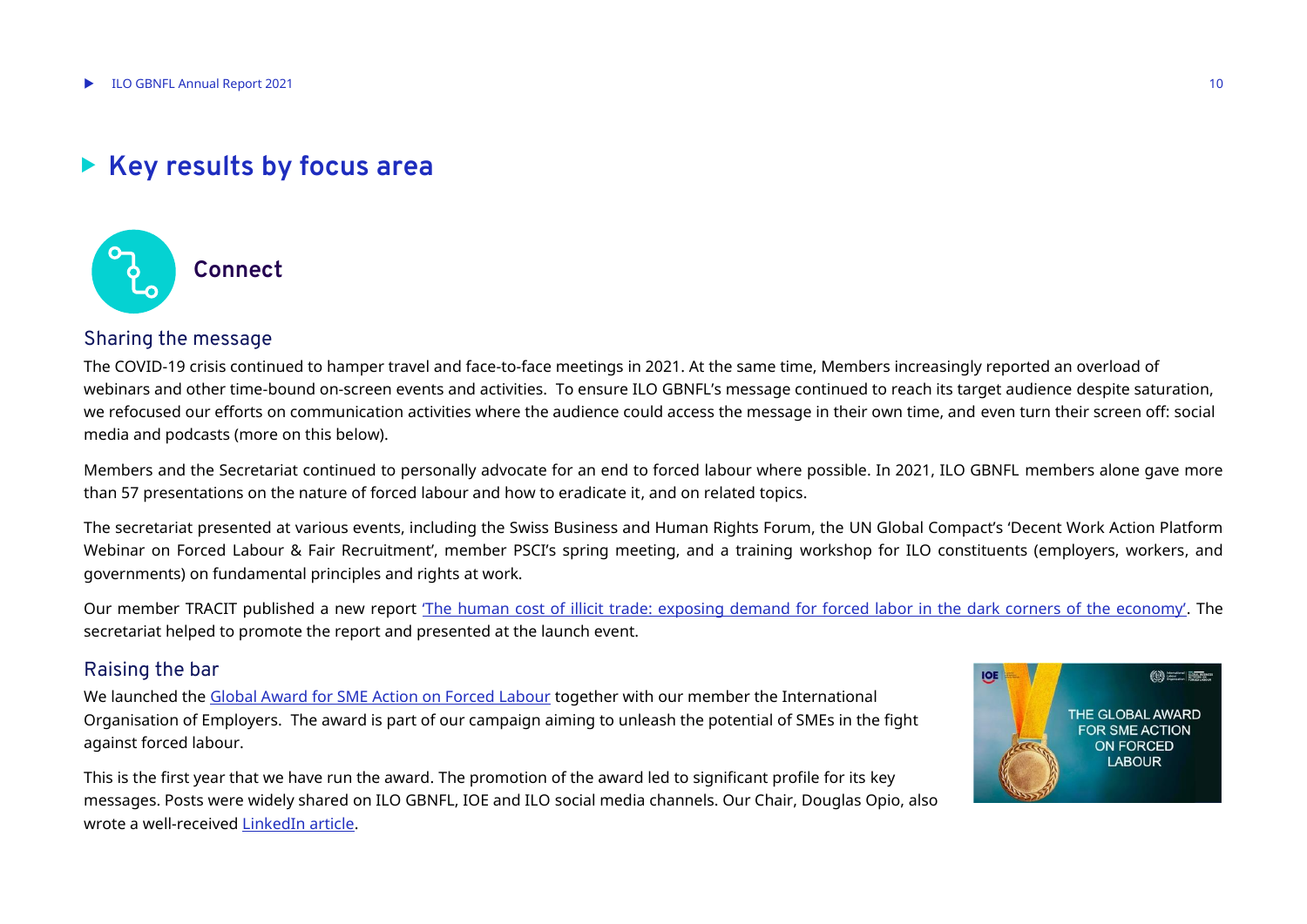While we did not receive enough submissions to formally award places, we did receive three submissions of incredibly high quality. In 2022 we will formally recognise these efforts and promote the actions by the SMEs. We will also run a similar award, learning from our experience of the first award and building on its profile.

#### Improving coordination and collaboration

The [www.modernslaverymap.org,](http://www.modernslaverymap.org/) a unified resource of information on organizations working with the private sector to eliminate human trafficking, forced labour and the worst forms of child labour, was recently updated. The map currently features 228 initiatives, compared to 92 in 2019, that work with the private sector. We would like to thank our collaborating partners for their extensive work on updating the map, namely the Global Business Coalition Against Human Trafficking and the Global Initiative Against Transnational Organized Crime.

The ILO GBNFL podcasts also provided opportunities for improved coordination and collaboration within and outside the network. The podcasts featured four members, and two members of ILO GBNFL member organizations, in addition to relevant external experts.



#### **Convene**

#### Advocacy messages

The network published two new policy briefs to support dialogue between the business community and government bodies. The policy briefs analyse challenges to forced labour eradication in specific contexts and recommend actions.

#### Policy briefs

- [An introduction to forced labour of children for businesses](https://flbusiness.network/forced-labour-of-children/) (December 2021)
- [Why and how businesses want to eradicate forced labour](https://flbusiness.network/global-policy-brief-why-and-how-businesses-want-to-eradicate-forced-labour/) (February 2021)

For the first time we published a short communications piece inciting business to act on forced labour and providing them with some very basic first steps: ['Calling all SMEs! Ten steps on the journey to ending forced labour by 2030'](https://flbusiness.network/calling-all-smes-ten-steps-on-the-journey-to-ending-forced-labour-by-2030/). This was well received by our members (see further down) and social media followers.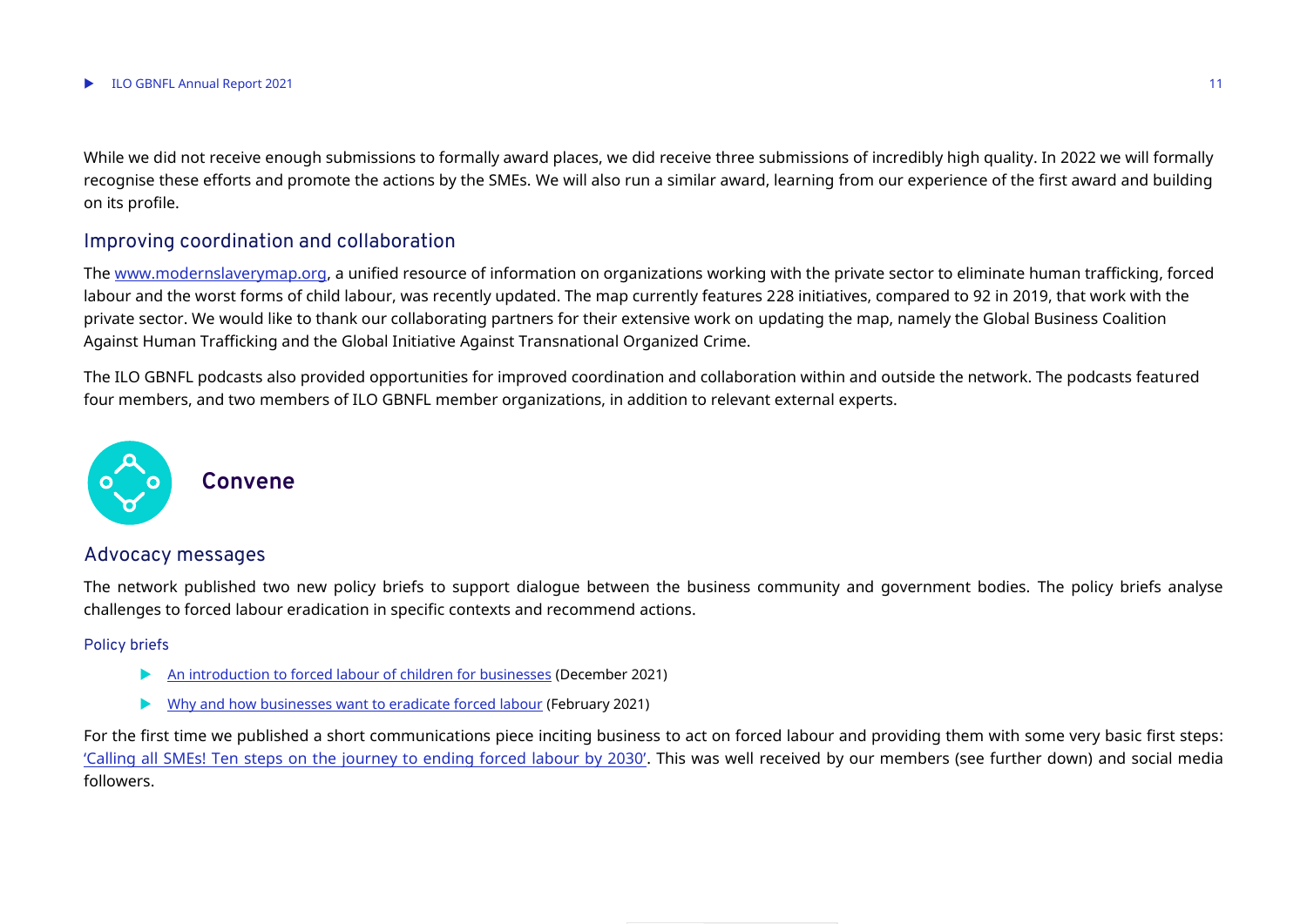#### Country action

ILO GBNFL advocacy efforts target one or two Alliance 8.7 Pathfinder Countries at a time to maximize impact. In 2021, the network mobilized the Malaysian business community to act.

#### Malaysia

Malaysia is a major destination country for migrant workers, with the total number of foreign workers estimated to be between 2.96 to 3.26 million<sup>i</sup>. Reports of abuses are rife, including in palm oil production. In 2022 Malaysia was moved from the tier-2 watchlist to tier 3 of the US Office to Monitor and Combat Trafficking in Persons". This indicates that the situation is deteriorating, and significantly more efforts need to be made to combat forced labour.

The ILO and the Human Rights Commission of Malaysia (SUHAKAM) organized a webinar in 2020 on how responsible business conduct prevents forced labour, with a particular focus on fair recruitment. The Malaysian Employers Federation (MEF), an ILO GBNFL member, was one of the speakers and actively debated with the other speakers, including the Malaysian Department of Labour.

Building on this webinar, the ILO GBNFL together with ILO Bridge and MEF, launched a series of online workshops for Malaysian companies in the export manufacturing and plantations sectors. An open webinar was followed by two interactive workshops on forced labour and fair recruitment. The workshops were an opportunity for companies to share experiences and ask questions. Over 300 people attended the webinars. A [frequently asked questions document](https://www.ilo.org/asia/publications/WCMS_793240/lang--en/index.htm) was distributed to all participants after the meeting.

*"Together with ILO GBNFL we successfully trained our members on the nature of forced labour and how to identify, prevent and tackle it. Our members were positive about the events, with some reporting that they have made changes to their policies and practices as a result. We are continuing our work with the ILO GBNFL to build on this momentum."*

*Datuk Shamsuddin Bardan, Executive Director, Malaysian Employers Federation (MEF)*

#### Network of Networks

Multiple business networks aim to eradicate forced labour and embed fair recruitment. The number of initiatives committed to fighting forced labour is testament to the importance the private sector places on working collectively on this issue. However, if we are to maximize impact, better coordination and collaboration across business networks is required to eliminate duplication and support the achievement of collective goals.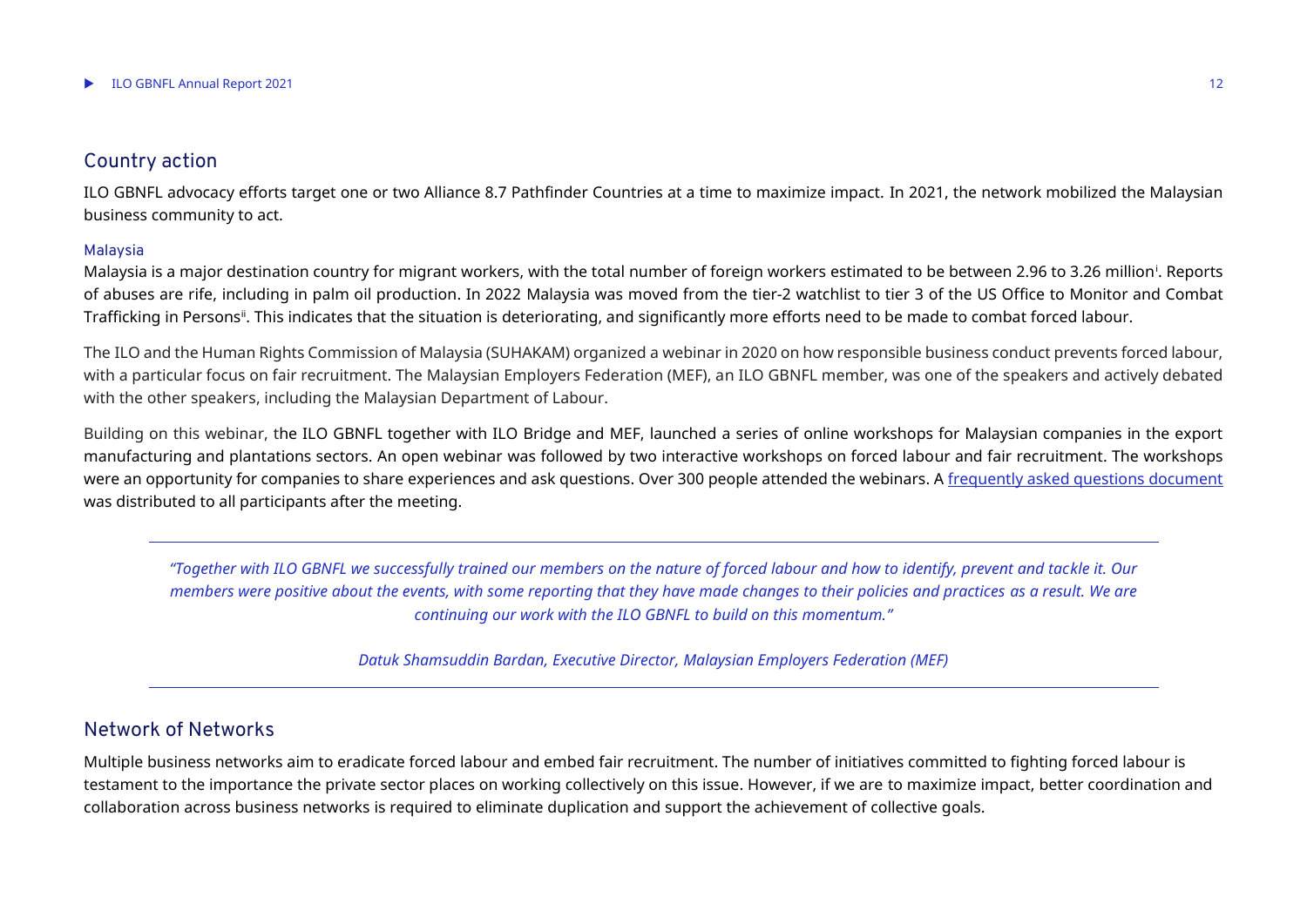#### $\blacktriangleright$  ILO GBNFL Annual Report 2021 13

The ILO GBNFL sought to create a neutral platform to bring together these organizations. Set up in late 2020, the Forum for Business Initiatives (also known as the Network of Networks) found its stride in 2021. A total of 27 business networks from around the globe, including ILO GBNFL members, meet every two months with the primary goal of keeping each other informed and identifying opportunities to collaborate or build on existing work. The discussions focus on country level action, the development of tools and resources, changes in policy, and upcoming events.



#### **Innovate**

#### Podcasts

The network launched two podcast series in 2022. The first series focuses on why and how SMEs can fight forced labour and sets out some of the network's key messages.

The second series looks at how forced labour is linked to other crimes, abuses, and issues, such as child labour, climate change, environmental degradation, and illicit trade. The podcasts feature interviews with network members and experts.

The second series of podcasts was particularly successful, arguably because it made the most of heightened media profiles resulting from the International Year for the Elimination of Child Labour and COP26 – the UN's global climate change conference.

All podcasts were in English, except for a longer, more in-depth episode in French on child labour and forced labour in Côte d'Ivoire and the actions businesses, employers' organizations and the government are taking to eradicate both.



All our podcasts are broadcast through ILO channels, together with all podcasts produced by the ILO. In 2021, our episode on the Côte d'Ivoire was the third most listened-to podcast out of all podcasts published on ILO channels.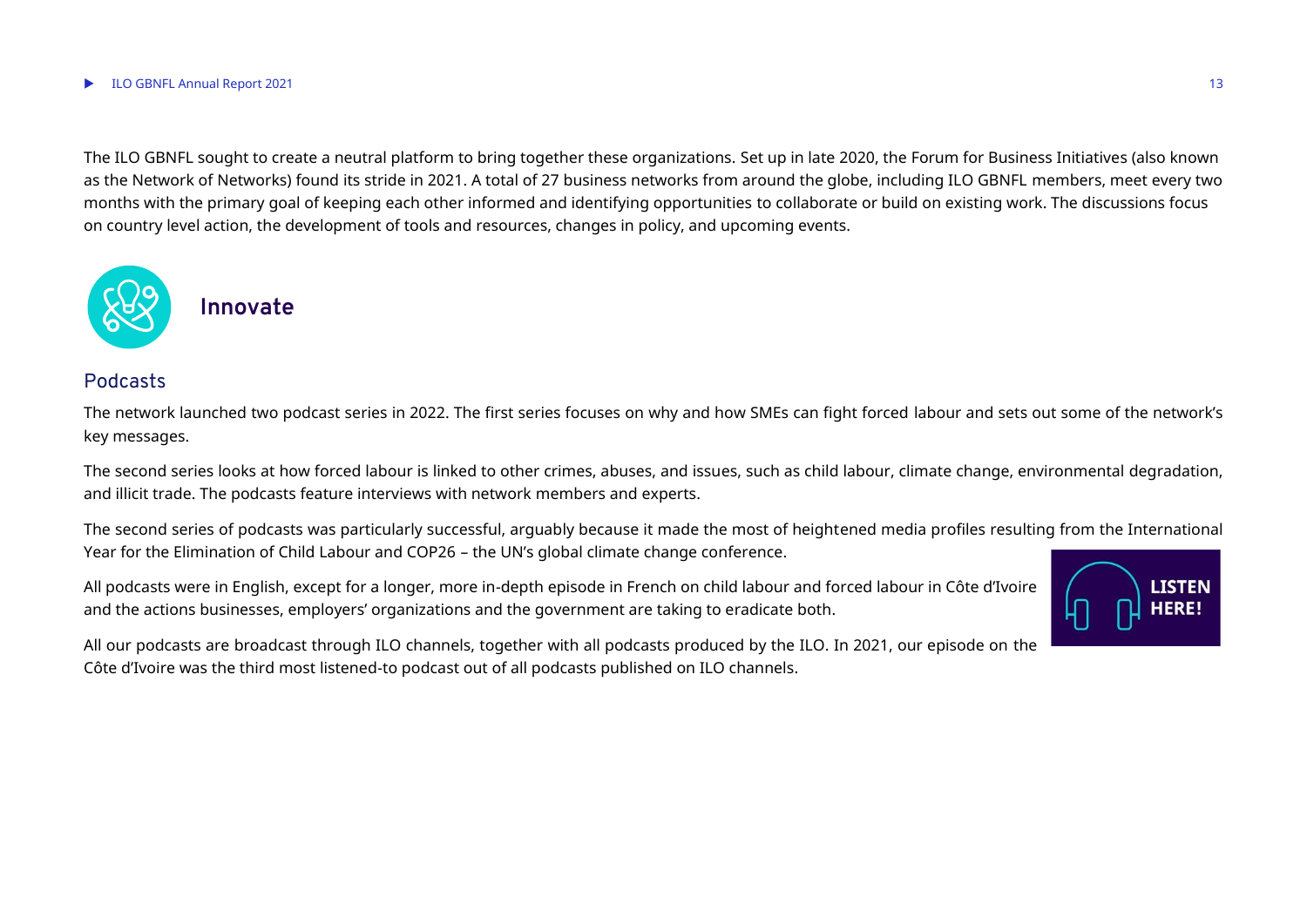#### **Podcast Series 1 [How and why SMEs could be catalysts in](https://flbusiness.network/listen-to-ilo-gbnfls-first-podcast-series/)  [forced labour eradication](https://flbusiness.network/listen-to-ilo-gbnfls-first-podcast-series/)**

| Episode 1: | Calling all SMEs: Why and how to achieve responsible business conduct.         |
|------------|--------------------------------------------------------------------------------|
| Episode 2: | , SME action is more important than ever to end forced labour during COVID-19. |
| Episode 3: | 'SMEs are crucial in the responsible business conduct conversation.            |

#### **Podcast Series 2**

#### **[Trapped in silos? Why forced labour eradication](https://flbusiness.network/second-podcast-series-now-available/)  [requires an integrated approach.](https://flbusiness.network/second-podcast-series-now-available/)**

| Episode 4: | Climate change, migration, and child and forced labour.                                                                                   |
|------------|-------------------------------------------------------------------------------------------------------------------------------------------|
| Episode 5: | Child and forced labour and environmental degradation in the fishing sector.                                                              |
| Episode 6: | Child and forced labour, human trafficking, and illicit trade.                                                                            |
| Episode 7: | Une conversation sur le travail forcé et des enfants en Côte d'Ivoire (A conversation on forced labour and child labour in Côte d'Ivoire) |
| Episode 8: | Fighting child labour and forced labour in Mexico (forthcoming)                                                                           |

#### Fair recruitment and SMEs

Having already published several well-received tools on fair recruitment and SMEs in 2020, we worked with the ILO's International Training Centre to produce a long-awaited [Due Diligence Toolkit for Fair Recruitment](https://flbusiness.network/toolkit-fair-recruitment/story.html) towards the end of 2021. Taking a practical approach, the digital toolkit helps companies set out a due diligence process when hiring workers from abroad, offering step-by-step guidance. The toolkit was used to support a training course for 130 ILO constituents. The toolkit, currently only in English, will be translated into French and Spanish in 2022. A separate version will be adapted to the national context of Malaysia.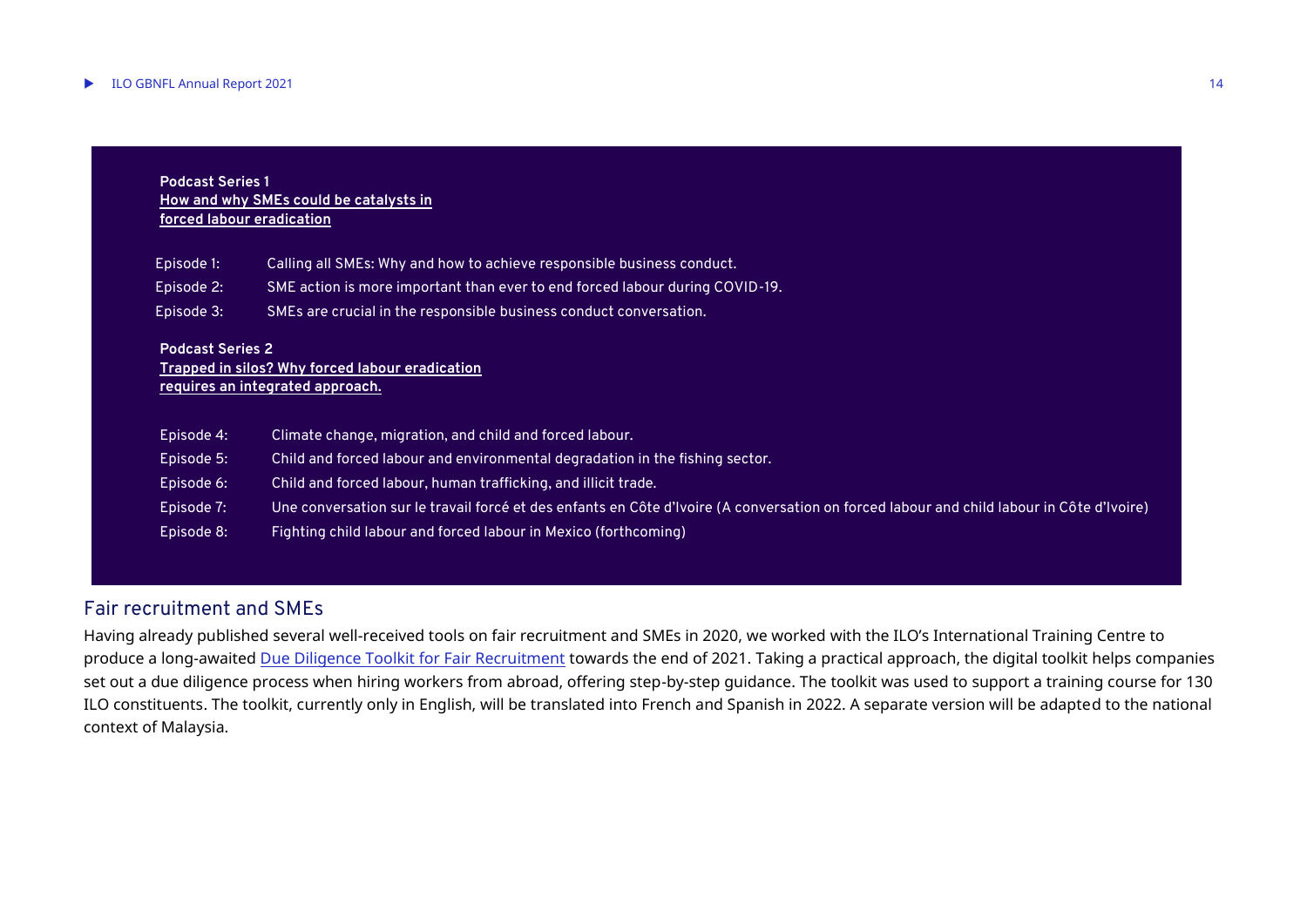#### What really works to end forced labour?

The ILO GBNFL research on what works to eradicate forced labour in different contexts began in 2021. To find the answers, we interviewed more than 40 stakeholders throughout the year, including governments, companies, employer and business membership organizations, worker representative organizations, and civil society. The research will be published in 2022.



#### **Support**

#### Online events

The secretariat organized and hosted two online events to allow members and relevant stakeholders to continue accessing action-oriented data, information, and resources to tackle forced labour.

#### *[How SMEs Can End Forced Labour \(April\)](https://flbusiness.network/webinar-how-small-and-medium-sized-enterprises-can-end-forced-labour/)*

The ILO GBNFL and Alliance 8.7 – the global partnership aiming to eradicate modern slavery by 2030 – jointly hosted a webinar and online discussion to determine how to unleash the potential of SMEs in the fight against forced labour. Over 80 participants joined the webinar, with the English, French and Spanish recordings on YouTube achieving a total of 317 views. More than 160 people joined the online discussion. Together, they elaborated [five priorities for action.](https://flbusiness.network/ilo-gbnfl-alliance-8-7-community-set-out-five-actions-to-help-smes-end-forced-labour-by-2030-2/)

#### *[ILO GBNFL annual event \(November\)](https://flbusiness.network/ilo-gbnfl-third-annual-meeting/)*

The annual general meeting was open to members and interested stakeholders. In addition to looking at the network's 2021 achievements and lessons learned, and the ambitions for 2022, the meeting was an opportunity for those new to the network to become better acquainted. A total of 24 participants joined, with many asking questions and sharing resources. Participants represented the private sector, civil society organizations, the UN, and donors.

#### Social media

In early 2020 the secretariat set up **Twitter and [LinkedIn](https://www.linkedin.com/showcase/ilo-global-business-network-on-forced-labour)** accounts. In 2021 we picked up the pace. In addition to sharing relevant content for a business and policy maker audience, we also posted original content at least once a week.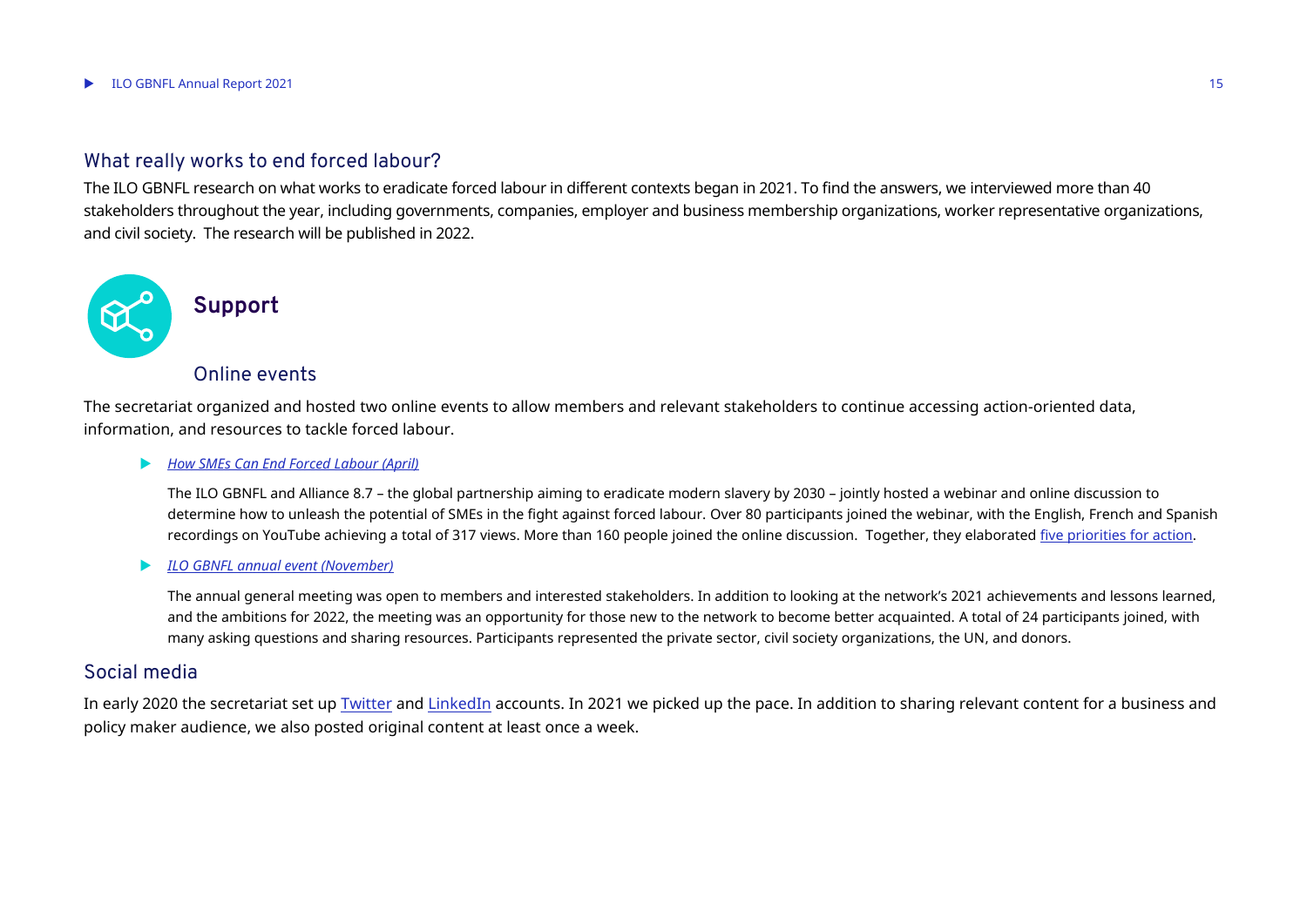#### The ILO GBNFL website

The ILO rebranded in 2021, entailing changes to the ILO GBNFL's website. We used this as an opportunity to improve design, functionality, and content. The website now features a new, much larger [library](https://flbusiness.network/library-publication/) with tools and resources for businesses on forced labour. We also improved integration of the website with other communication tools, such as social media channels and the quarterly newsletter.

#### Improving inclusion

In 2021 we made concerted efforts to reach additional audiences, in particular SMEs and policy makers more comfortable communicating in French and Spanish as opposed to English.

- On social media, we post and share regularly in French and Spanish. This has gained us additional followers and visibility, as well as helping to reach Latin American audiences.
- While our website is predominantly in English, it now also features information in French and Spanish. For instance, our [membership page](https://flbusiness.network/membership/) features several brochures on the network, all of which are available in English, French, and Spanish.
- Our quarterly newsletter has been published in both French and English throughout 2021.
- We produced our first podcast in French, with a podcast in Spanish currently in the making.
- The webinar with Alliance 8.7 benefited from instantaneous translation in French and Spanish. The summaries and webinar recordings were also shared in English, French, and Spanish.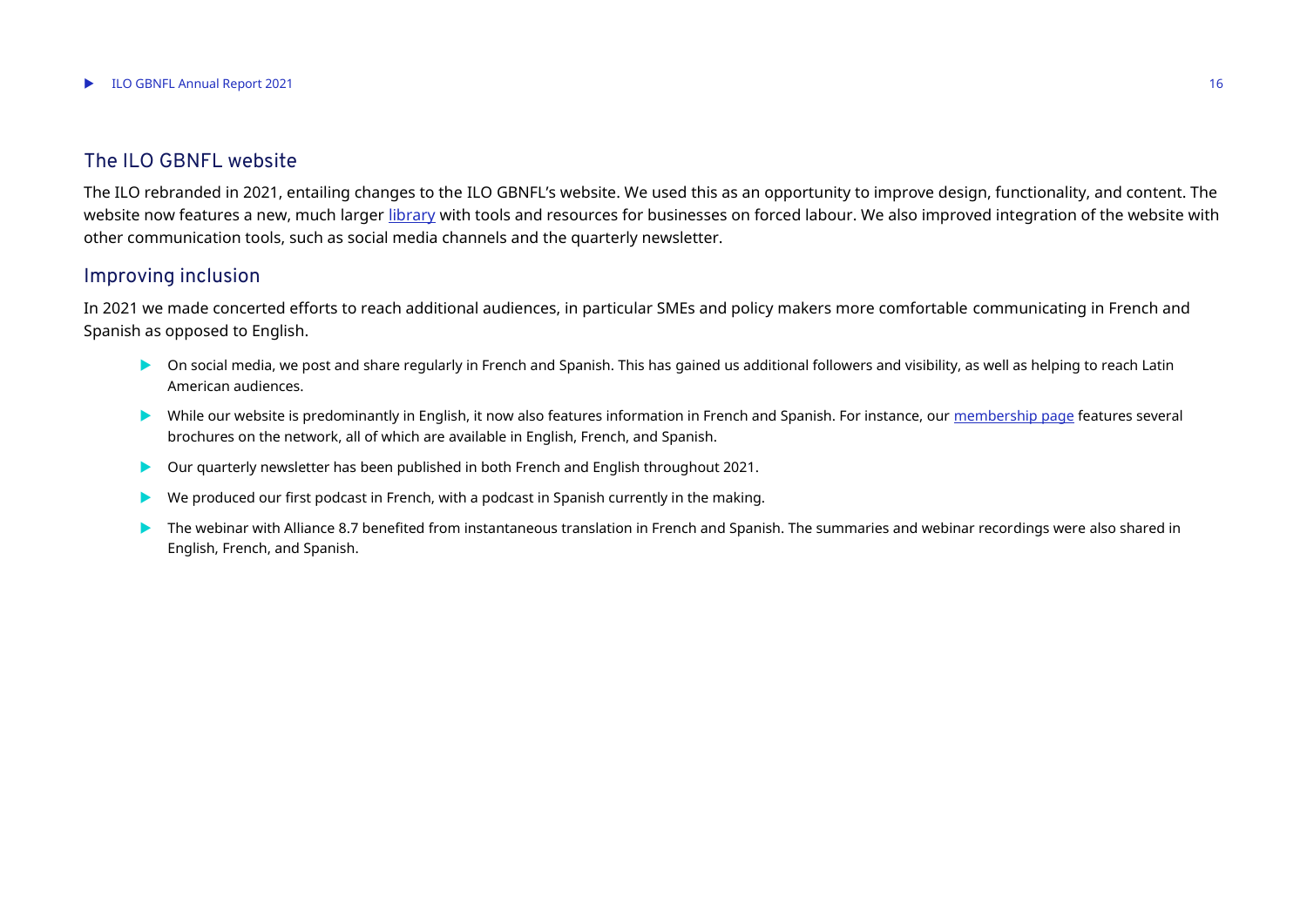## <span id="page-16-0"></span>**The difference we made**

Determining the impact of communications and advocacy efforts is a difficult and resource-intensive enterprise. Instead, this section uses available monitoring data to determine progress and contribution to positive change.

#### Increasing our reach

In 2021 we successfully amplified our digital voice.

- **Through our events and podcasts, we reached 2,580 people. Our podcasts** were listened to 1,780 times, and the number of listens continues to climb. The secretariat's events reached more than 800 people.
- $\blacktriangleright$  The number of LinkedIn followers nearly tripled compared to 2020 figures, reaching just under 2,000 by the end of 2021. Our LinkedIn account made an estimated 54,000 impressions. Nearly two out of five followers (39%) occupy senior positions in their organizations, and therefore are in a position of influence. The top three industries our followers work in are international affairs (10.2%), non-profit organizations (8.2%), and government administration (5%).
- We more than doubled our Twitter followers to 356, with our tweets making nearly 11,000 impressions and tripling figures for 2021.
- We had more than double the amount of website visitors in 2021 compared to 2020, with almost 6,700 visiting our website.
- ▶ The Modern Slavery Map had more than 8,000 visitors, up from 3,000 visitors in 2020 and 916 in 2019.
- The newsletter audience has shown steady growth since the beginning of 2020, starting with just 20 subscribers, and now reaching 170 readers.

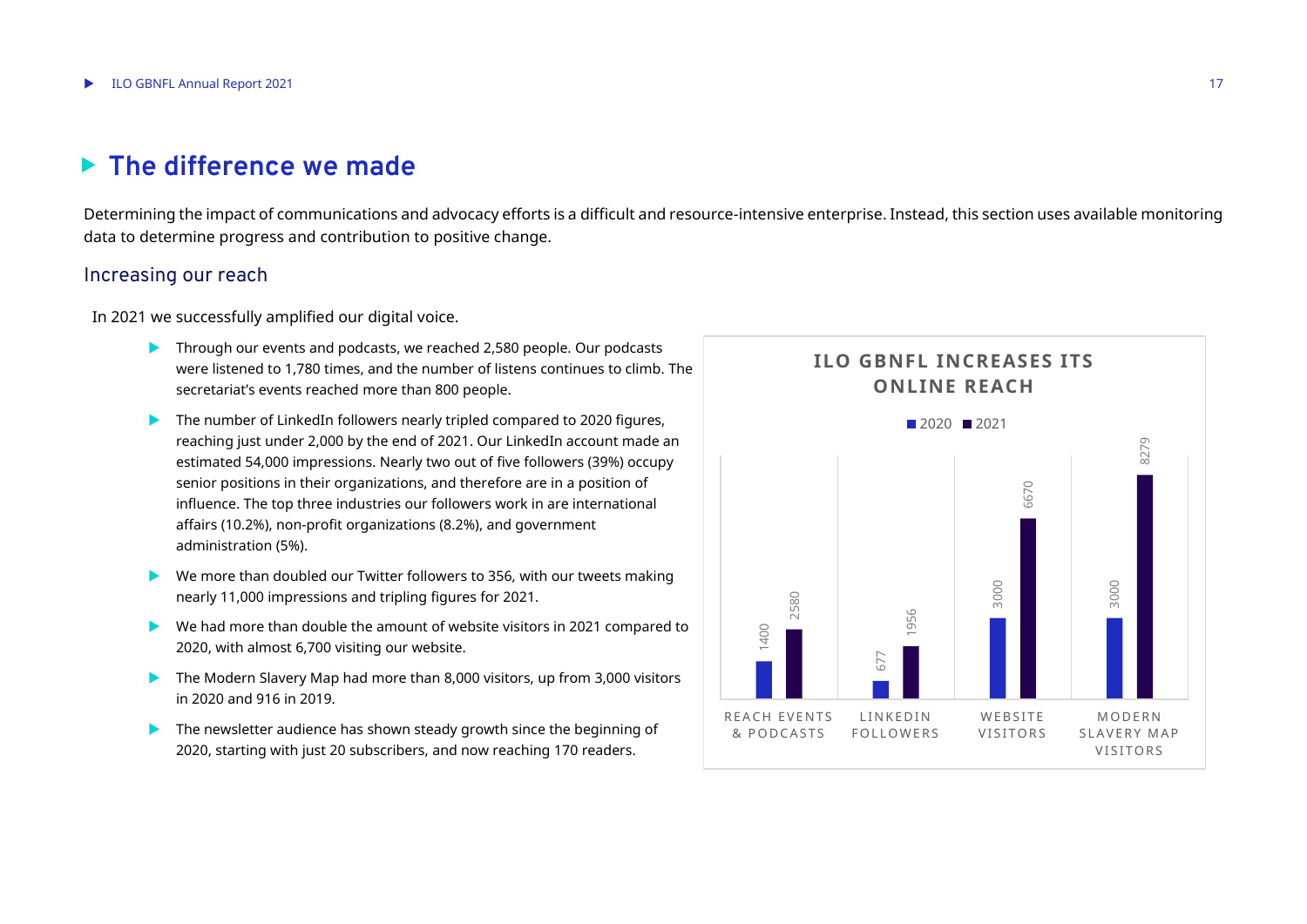#### Supporting members

Seven of our members answered a survey about their experience of ILO GBNFL between late 2021 and early 2022.

All seven read ILO GBNFL communications materials such as the regular newsletter, Twitter feed, Linked-In posts, and/or website updates, at least once a month. All found these useful to varying degrees in helping them play a bigger, more effective role in eradicating forced labour. They also shared ILO GBNFL communications materials with at least 2,500 others, such as colleagues, partners, peers, members of their organization, and social media audiences. Only two members regularly shared ILO GBNFL communications material on social media.

All seven survey respondents had attended ILO GBNFL events and meetings and agreed that these helped increase their awareness of the nature of forced labour (what forced labour is, why it occurs, and where, when, and how it is found). Five respondents also said that the events helped them gain tools to tackle forced labour and made them feel more confident in their ability to do so.

#### Advocacy

Among ILO GBNFL's knowledge products, the [fact sheet on forced labour](https://flbusiness.network/library/forced-labour-global-facts-and-figures/) (2020) and the online [Modern Slavery Map](https://www.modernslaverymap.org/#section=welcome) were most popular. These were followed by the [policy briefs on forced labour and fair recruitment in Vietnam](https://flbusiness.network/library/policy-briefs-viet-nam/) (2020) and the checklist for SMEs (2021): ['Calling all SMEs! Ten steps on the journey to](https://flbusiness.network/calling-all-smes-ten-steps-on-the-journey-to-ending-forced-labour-by-2030/)  [ending forced labour by 2030'](https://flbusiness.network/calling-all-smes-ten-steps-on-the-journey-to-ending-forced-labour-by-2030/). Four members used ILO GBNFL knowledge products in their advocacy efforts.

The seven survey respondents met at least 24 times in 2021 with decision-makers and other relevant stakeholders as part of their efforts to end forced labour. They also gave at least 57 presentations on forced labour and related topics. The respondents reached more than 10,000 people indirectly through media (newsletters, radio, TV, newspapers, websites, and so on) and social media.

As a result of members' efforts, at least seven additional decision-makers now publicly support ending forced labour.

#### Delivering on our commitment

The membership survey included specific questions to help determine whether, in the view of network members, ILO GBNFL is turning its vision into reality. Members were asked whether the network is delivering the outputs set out in its theory of change. The response was positive. Respondents generally agreed that because of ILO GBNFL work in 2021, more businesses and their networks:

- Know what forced labour is, and why, where, when and how it happens
- $\blacktriangleright$  Have the tools to eradicate forced labour
- **Are motivated to eradicate forced labour**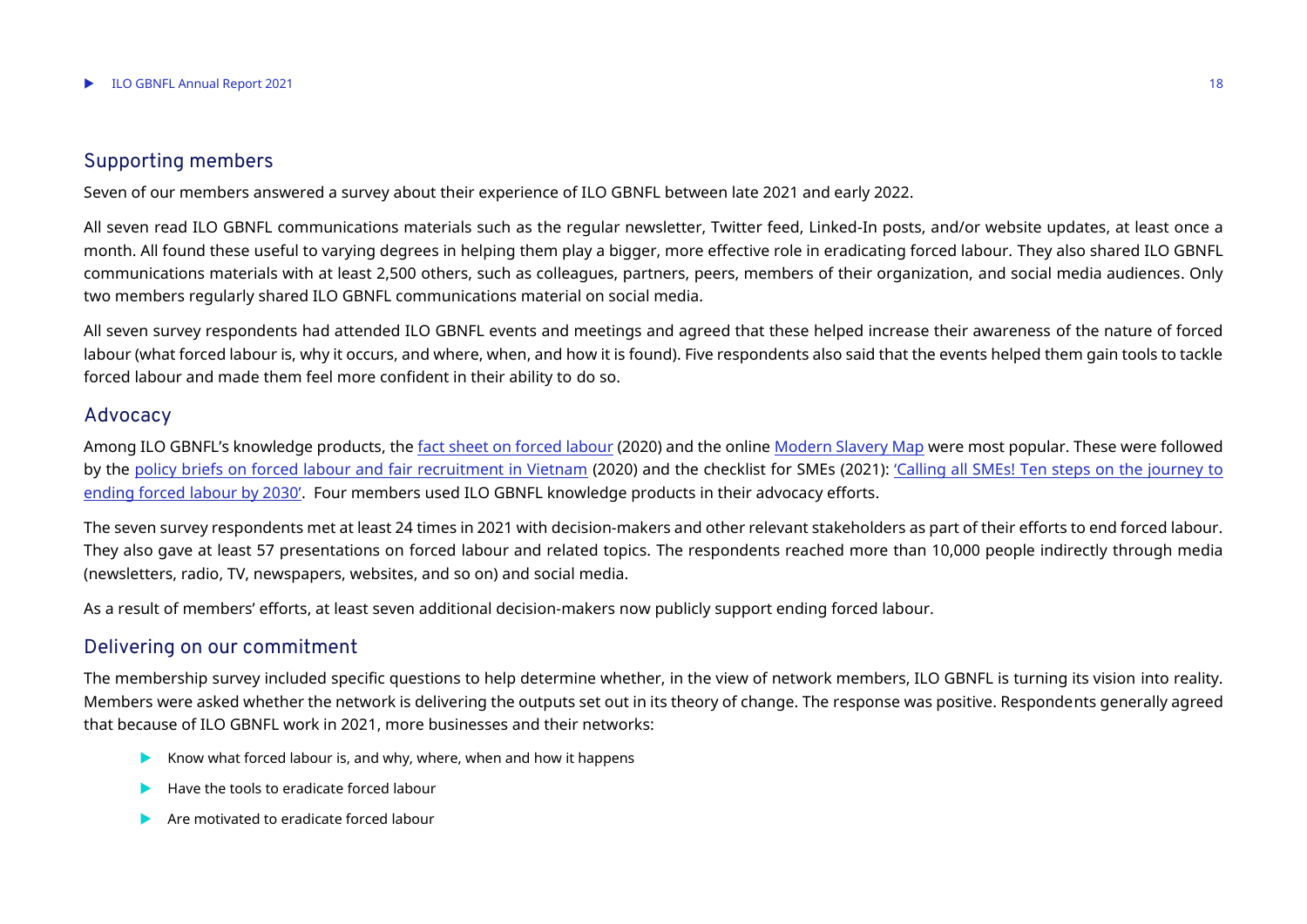#### ▶ ILO GBNFL Annual Report 2021 19

- **Encourage other businesses, networks, and governments to act.**
- All recommend ILO GBNFL membership to other organizations and businesses.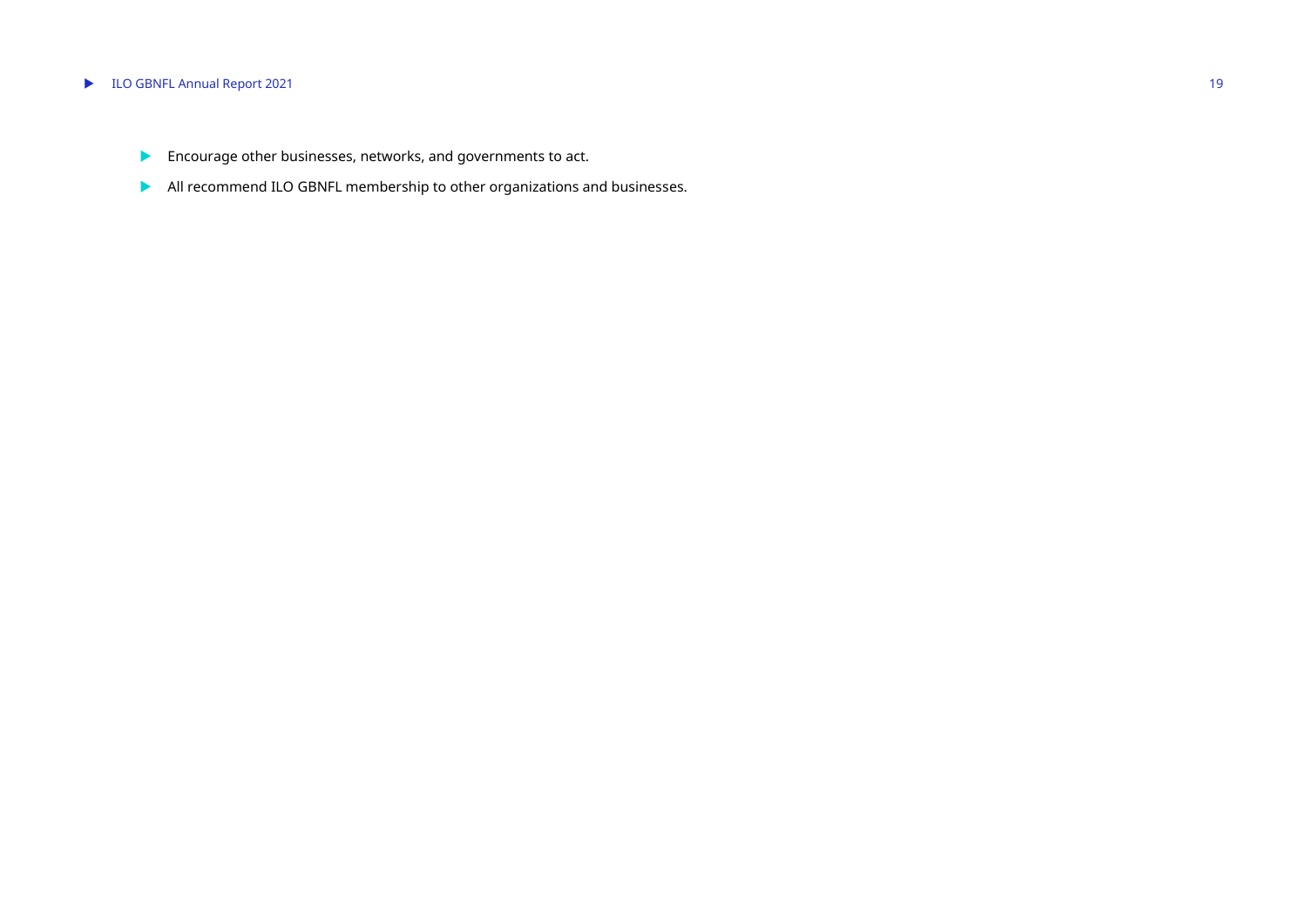## <span id="page-19-0"></span>**Looking ahead**

This section provides an overview of our 2022 priorities. In 2022, we will focus on supporting businesses to end forced labour by sharing clear-cut data, information, and resources (our 'Support' focus area). As COVID-19 restrictions appear to be easing somewhat, we also hope to plan in-person events to help members and relevant stakeholders to connect.

#### Country action: Mexico

Our focus will move to Mexico, another Alliance 8.7 Pathfinder Country. A set of policy briefs on forced labour in Mexico is currently being developed and due for launch in 2022. The new toolkit for SMEs on how to eradicate forced labour through due diligence and fair recruitment will be adapted to Mexico's specific context. We will also produce a podcast in Spanish on forced labour in Mexico, including on what businesses, employers' organizations and the government can do to tackle it.

#### Eliminating forced labour of children

With the fifth Global Conference on the Elimination of Child Labour taking place in May and following the 2021 International Year for the Elimination of Child Labour, we will continue to focus on the links between child labour and forced labour and the actions that tackle both. This includes information sessions for employer and business membership organizations during the Conference, as well as further promotion of our policy brief on forced labour of children and relevant podcasts.

#### 2022 Global Award for SME Action on Forced Labour

While the number of entries to the 2021 award was low, the promotion of the award significantly raised the profile of our key message that 'SMEs can turn the tide on forced labour'. Entries to the 2021 award were received towards the end of the year, and the first half of 2022 will see us dedicate time and energy to promoting the good practices of the contestants through events and communications. During the second half of the year, we will build on the lessons learned from the 2021 Global Award for SME Action on Forced Labour to launch a similar award.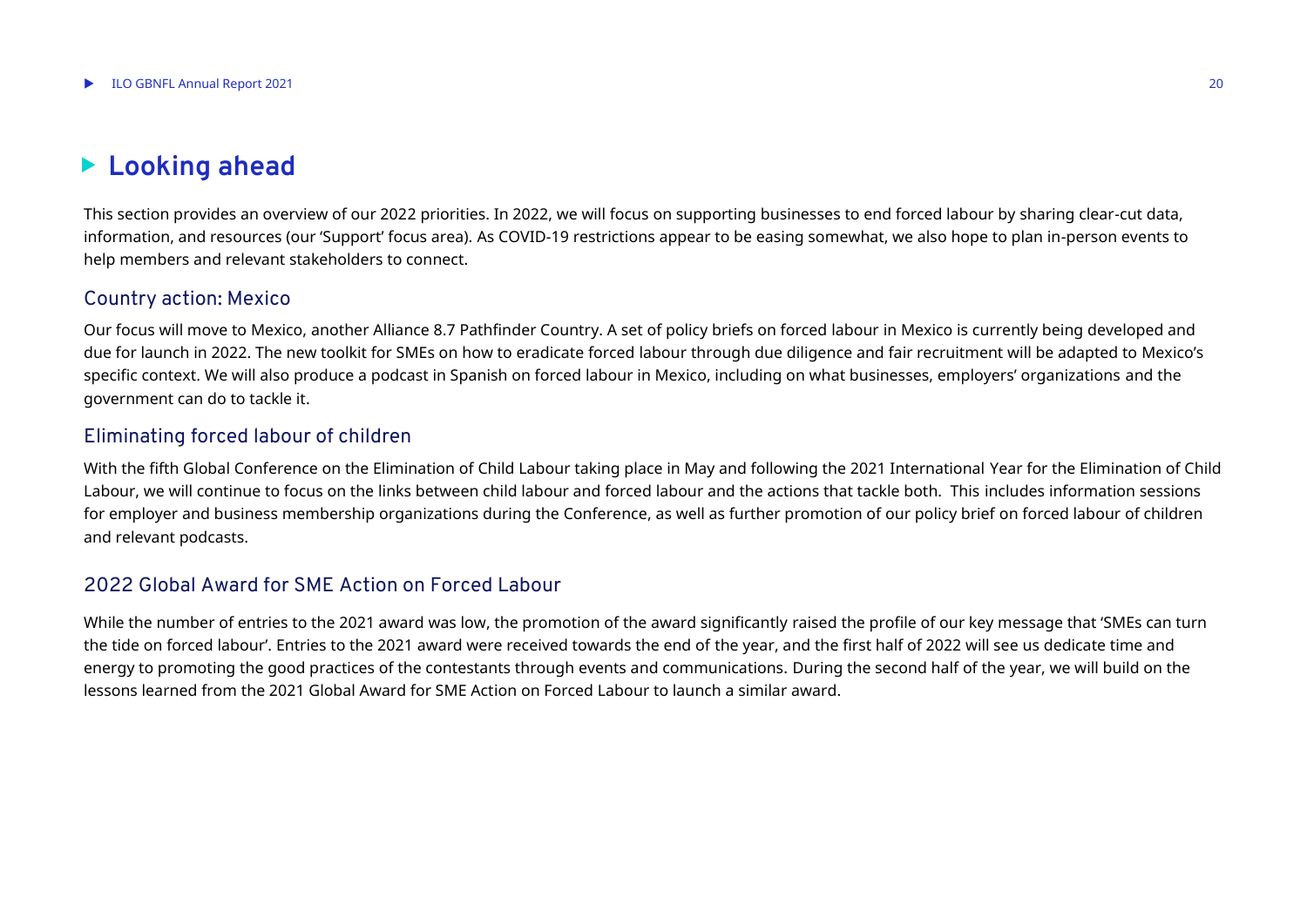#### Supporting the network and driving growth

As we dedicated additional resources to digital campaigning in 2021 because of continued COVID-19 restrictions, we were not able to put as much effort into network recruitment as we had planned. Monitoring data clearly shows that the network is attracting an audience that includes potential network members. Both the secretariat and members will focus on converting this interest into actual membership in 2022.

#### Sharing new data

In 2022 the ILO plans to release its updated Global Estimates of Forced Labour. We will raise awareness of the new figures and their implications for businesses.

**Thank you to all our members for their ongoing support and we look forward to continued engagement in 2022.**

**The ILO Global Business Network on Forced Labour would like to thank the European Union, French Ministry of Labour, and the United States Department of Labour for their financial support during the annual reporting period, complementing the financial and technical resources provided by ILO.**